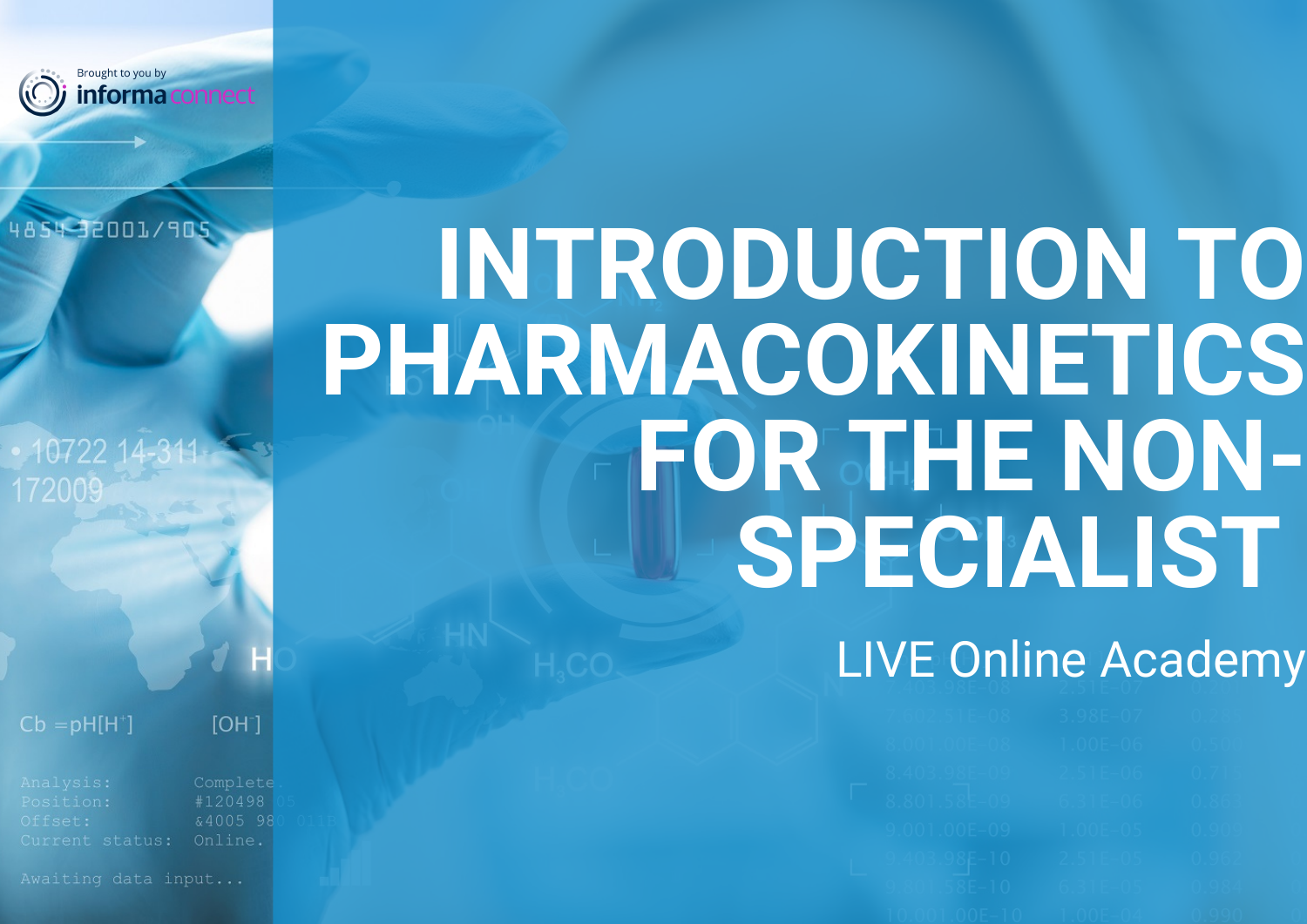

#### 4854-32001/905

Grow your knowledge and confidence in PK/PD to fully understand the data and decisions made

HC

HN

### $H<sup>O</sup>$

 $Cb = pH[H^*]$ 

 $[OH<sup>-</sup>]$ 

Current status:

#120498 05 &4005 980 011F Online.

Awaiting data input...

### **COURSE OVERVIEW**

Pharmacokinetics (PK) and pharmacodynamics (PD) play a key role in drug development, and a good understanding of the implications of PK/PD data is crucial when designing clinical trials or preparing a drug submission dossier. As a professional working with PK/PD data on a regular basis you must have a solid understanding of the topic to communicate effectively with the development teams - a daunting and challenging task, due to the breadth and complexity of the topic area.

This course assumes no prior PK knowledge, and aims to give you a broad understanding of this fascinating subject, using multiple case studies and relevant examples. You will learn what pharmacokinetics involves, what data is collected and its impact on the drug development process. By learning these skills you will be able to understand, communicate and challenge the data presented to you.

> 9.801.58E-10 10.001.00E-10  $1.00E - 04$  $0.990$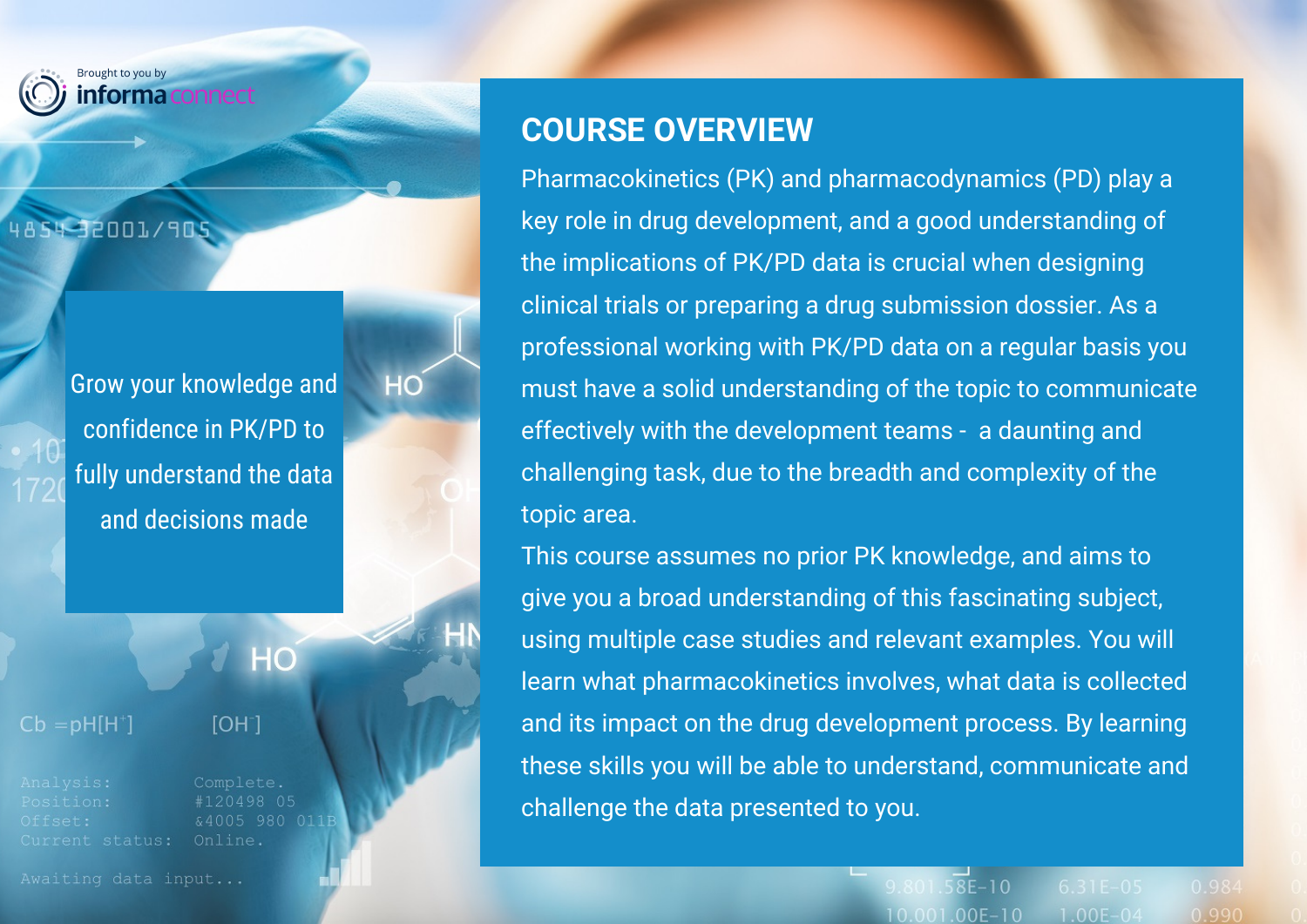

MEET SALL SERVIT AND SURVITE SERVIT AND ALL SURVITE SERVIT AND GASTRONIC STATES OF THE SALL STATES OF THE SALL S THE TRAINER

# **Dr. Stefano Persiani**

Dr. Stefano Persiani is currently Director of Translational Sciences and Pharmacokinetics at Rottapharm Biotech, Italy. After years working in academia, Dr. Persiani moved to the pharmaceutical industry and CRO sector holding different positions in R&D at Farmitalia Carlo Erba, Pharmacia, Upjon, and Zambon Group.

His experience within pharmaceutical companies and CROs ranges from drug discovery and lead optimization to early preclinical and full clinical development in different therapeutic areas including oncology, respiratory, CNS, anti-infective, cardiovascular,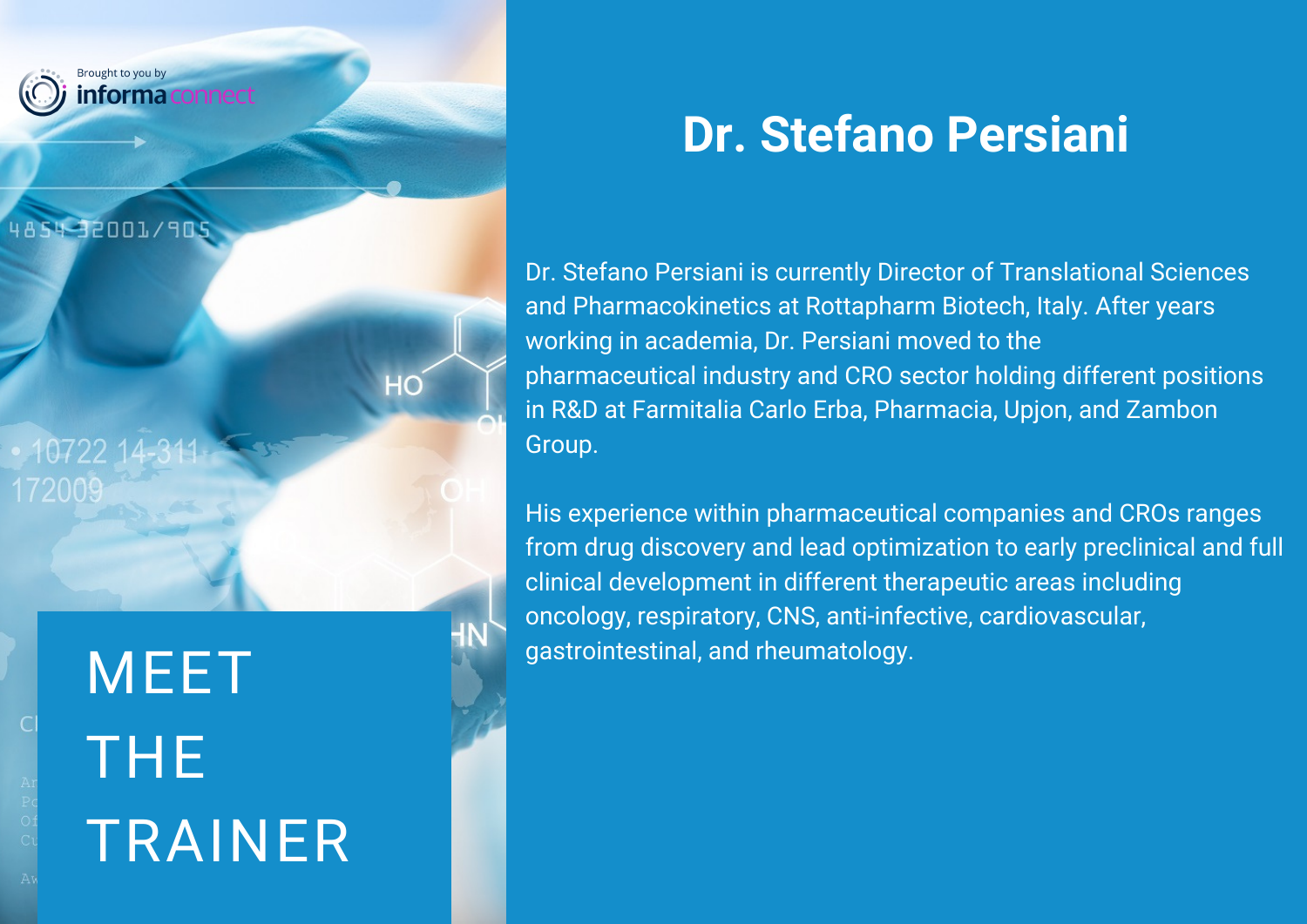### **MODULE ONE**

#### **The Role of PK in Drug Development**

- What is PK?Understand the PK/PD model of therapeutics
- The importance of PK throughout the phases of drug development
- The increasing importance of PK in the go/no go decision
- Interdisciplinary interaction in the pharmaceutical industry  $-$  let's all speak the same  $\bullet$ language
- PK as a tool in strategic decision making
- How PK knowledge is used to reduce time and cost
- What do we measure and how do we measure it?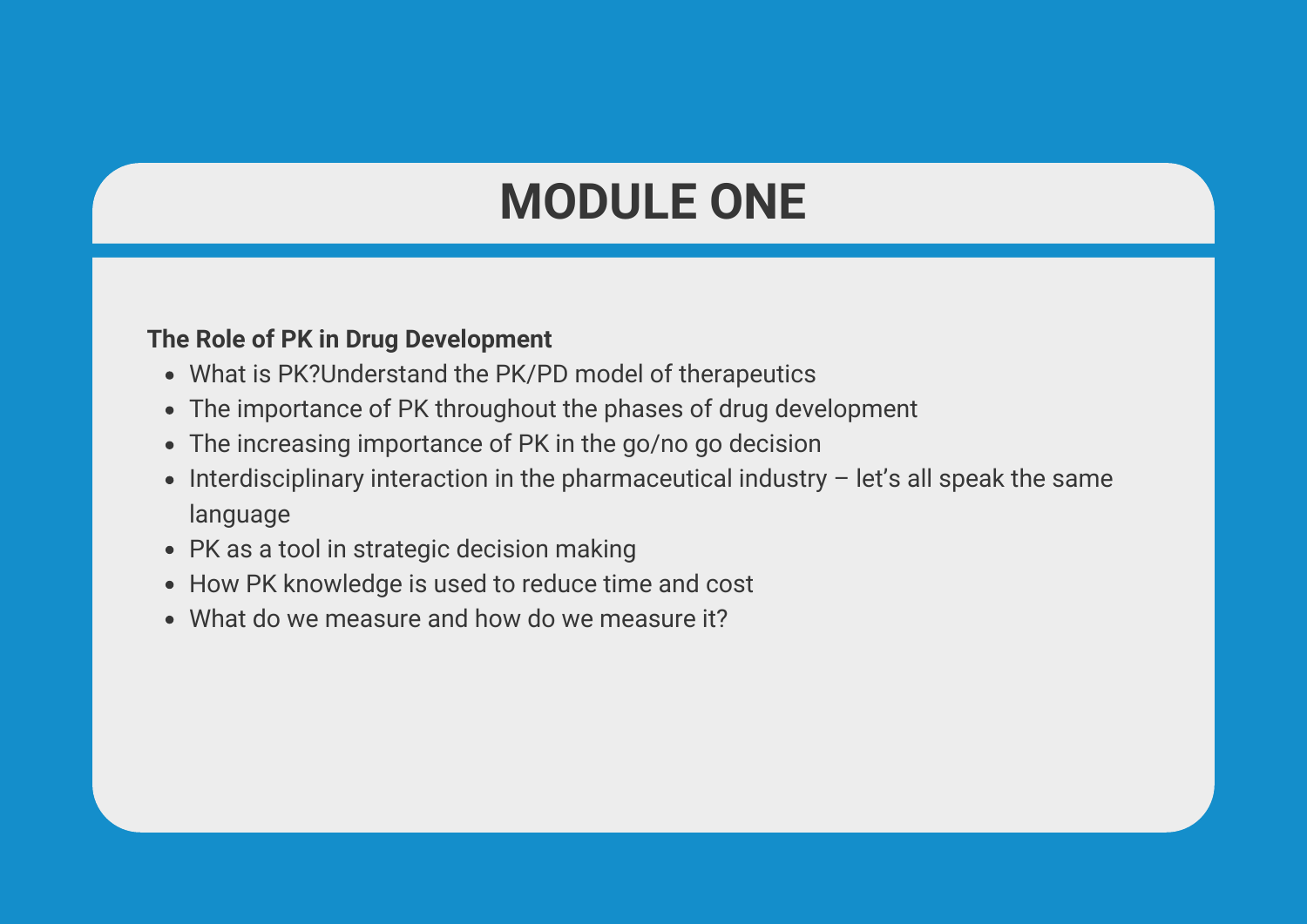### **MODULE TWO**

#### **Fundamentals of Pharmacokinetics 1**

- Absorption
- Distribution
- Metabolism
- Excretion
- Elimination
- Disposition
- PK in drug candidate selection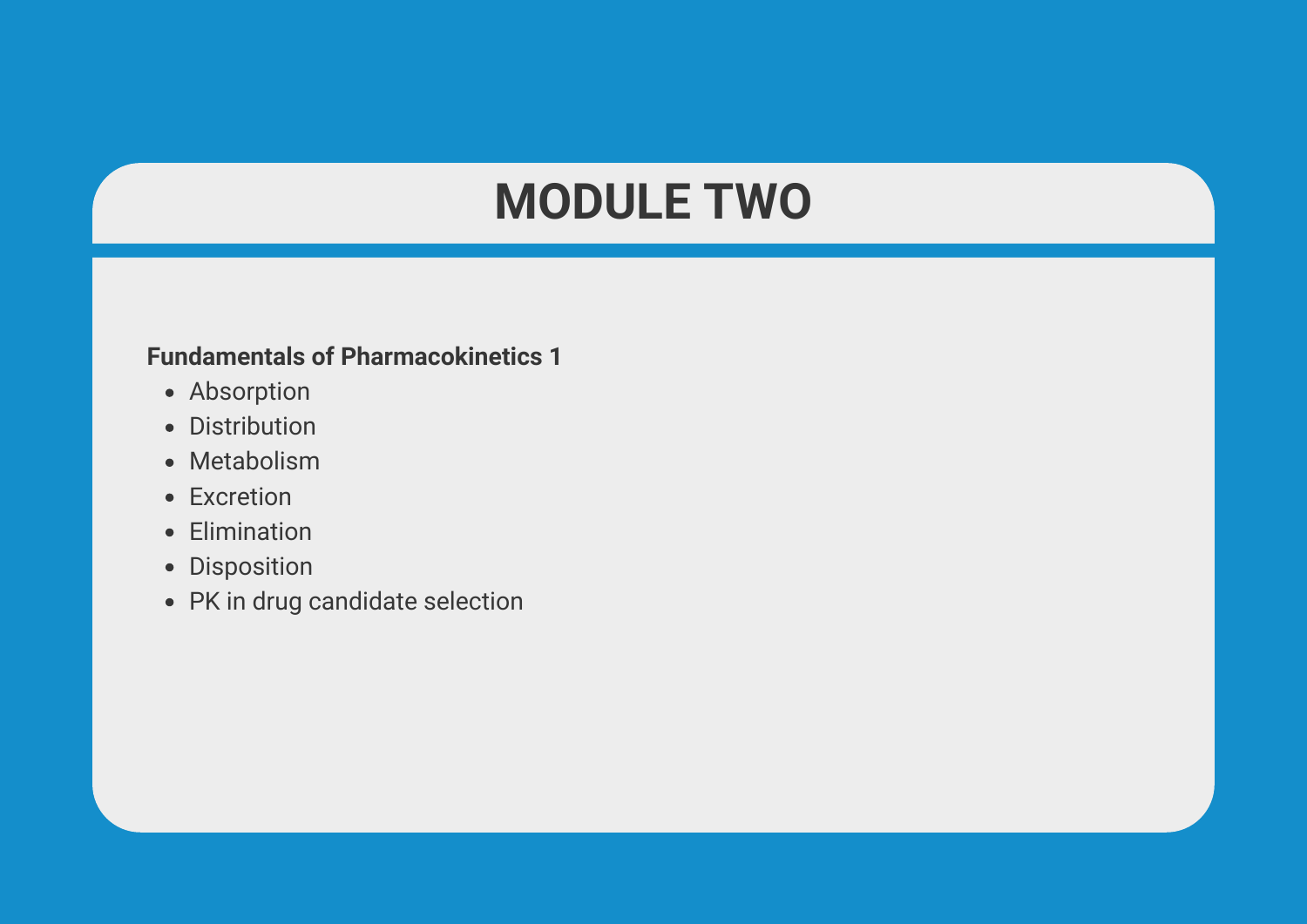# **MODULE TWO**

#### **Fundamentals of Pharmacokinetics 2**

- Essential drug concentrations such as in blood, plasma and excretions
- Basic terminology such as half-life, clearance and volume of distribution
- Essential measurements: end points such as Cmax, Tmax, and AUC
- Other essentials, drug metabolism, drug transporters and the blood/brain barrier
- Key features and misconceptions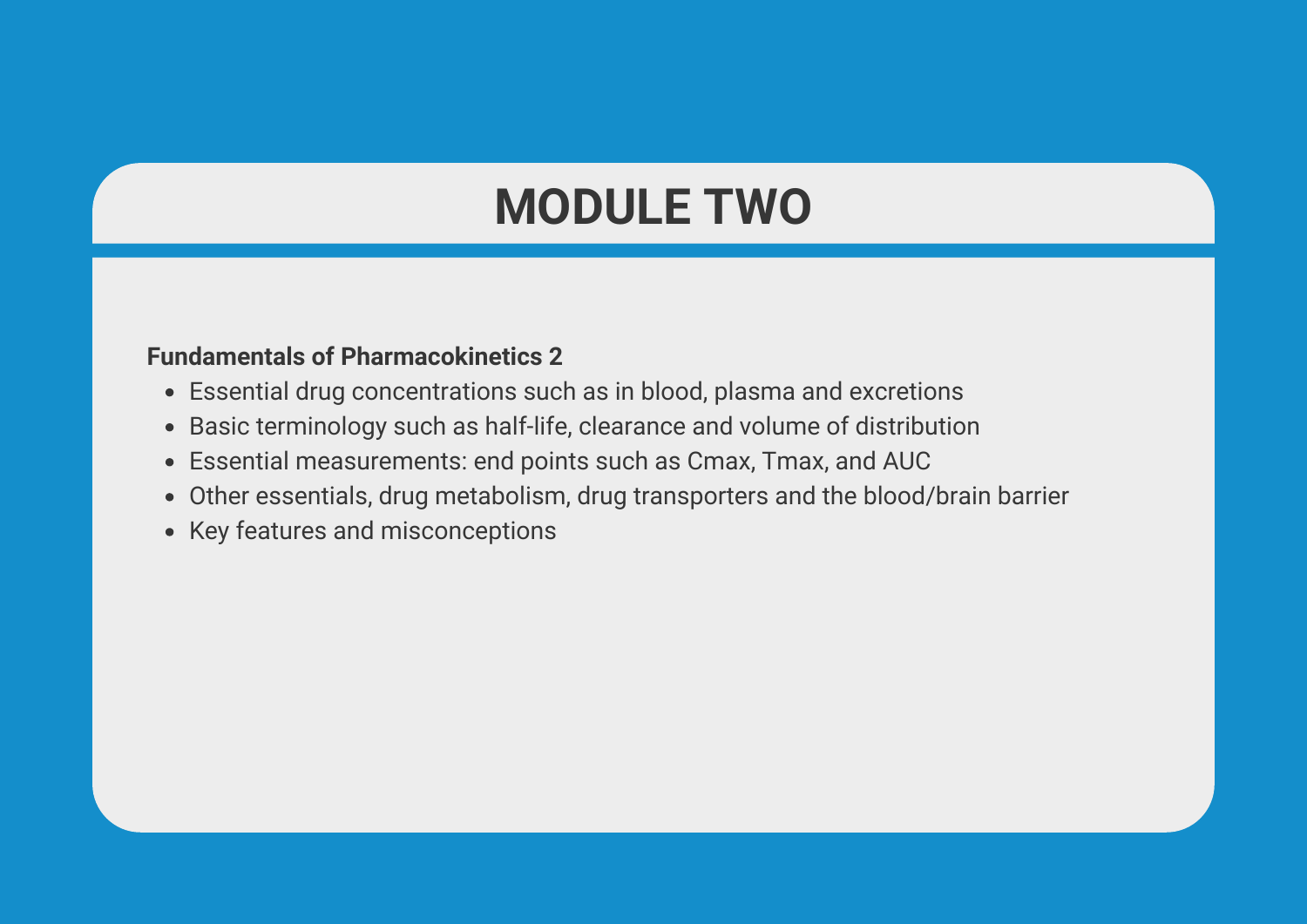# **MODULE THREE**

#### **Pharmacokinetic Analysis**

- Examine different types of PK/PD analysis
- Compartmental vs non-compartmental analysis: Jargon explained

#### **Drug-Drug Interactions**

- Cytochrome P450 What are they? What do they do? What do they tell us?
- In-vitro and in-vivo measurements
- Species differences- extrapolation to man
- Dangers and pitfalls

#### **Pre-clinical Pharmacokinetics**

- Studies with radiolabelled drugs
- Toxicokinetics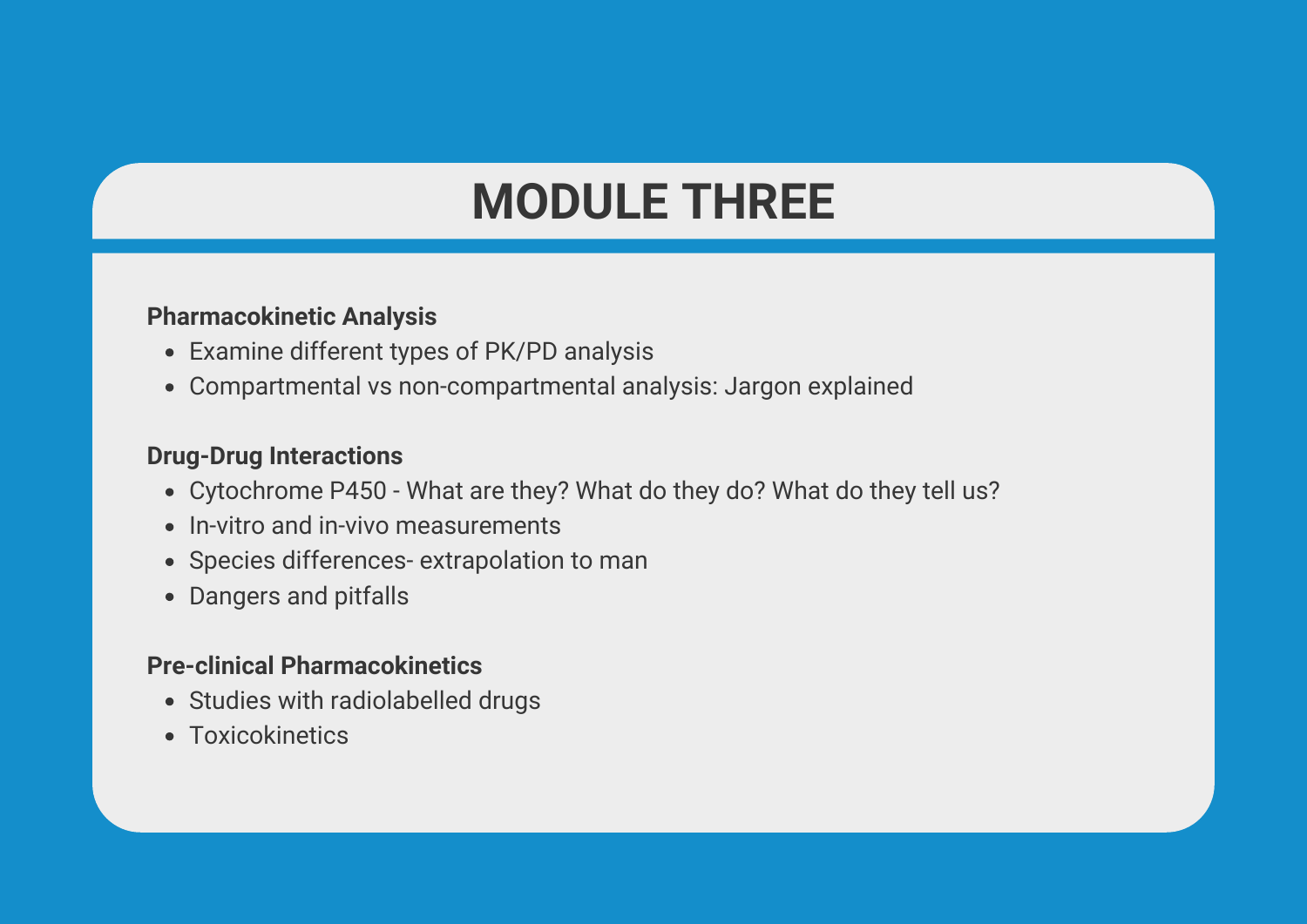### **MODULE FOUR**

#### **Pharmacokinetic and Pharmacodynamic Studies**

- Different routes of administration
- Single dose vs multi dose PK
- Bioavailability and bioequivalence
- Effects of food, gender, race, age, medical conditions
- Use of biomarkers in PD analysis
- Human radiolabelled studies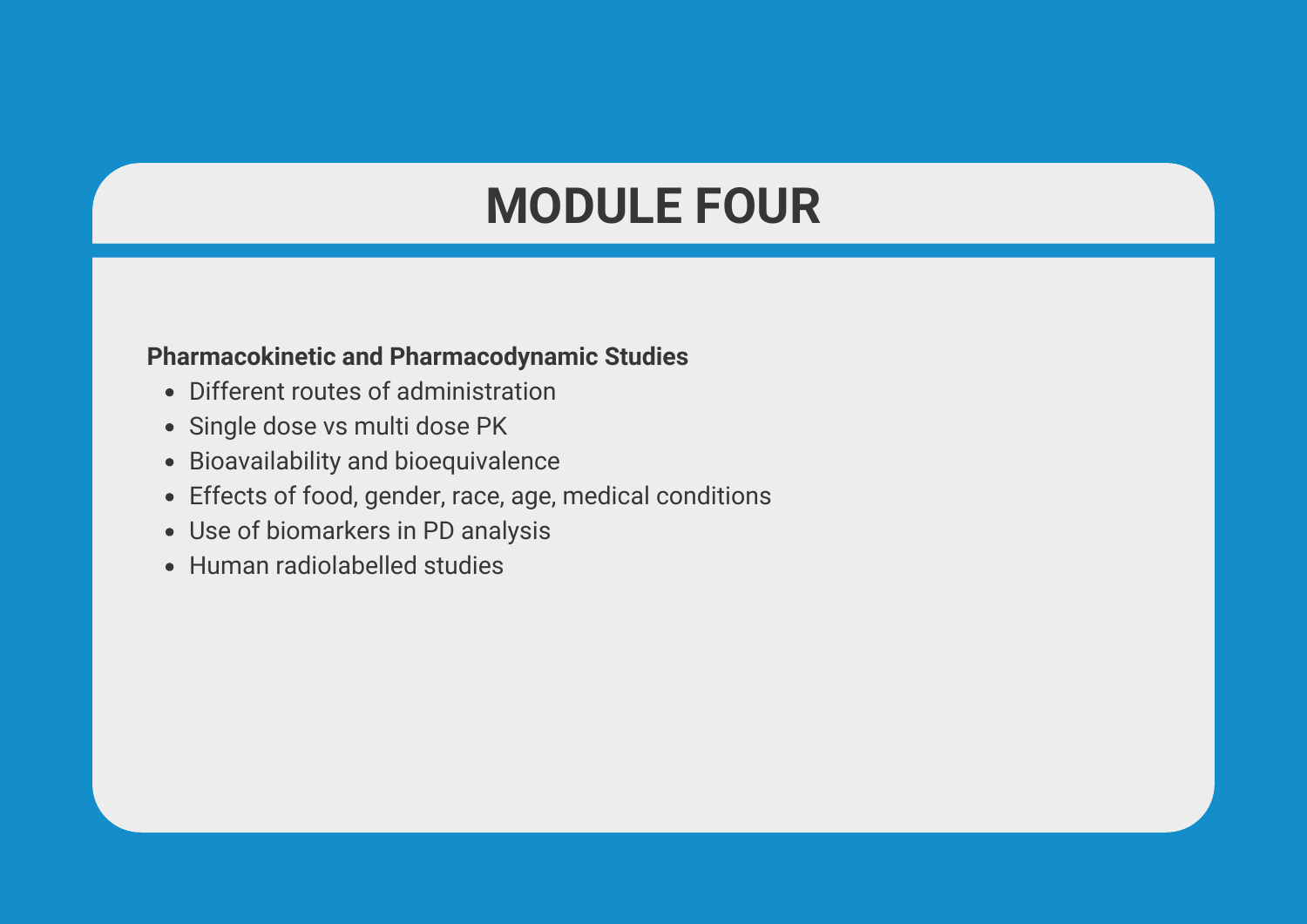# **MODULE FIVE**

#### **Pharmacokinetics and Regulatory Guidelines**

- What do the Regulators say?
- The impact of the EU Directive
- EMA guidelines: Paediatric, hepatically impaired, renally impaired
- Differences between FDA and EMA requirements

#### **Reporting of Pharmacokinetic Data**

- How do we report data?
- What are we trying to demonstrate?
- Common pitfalls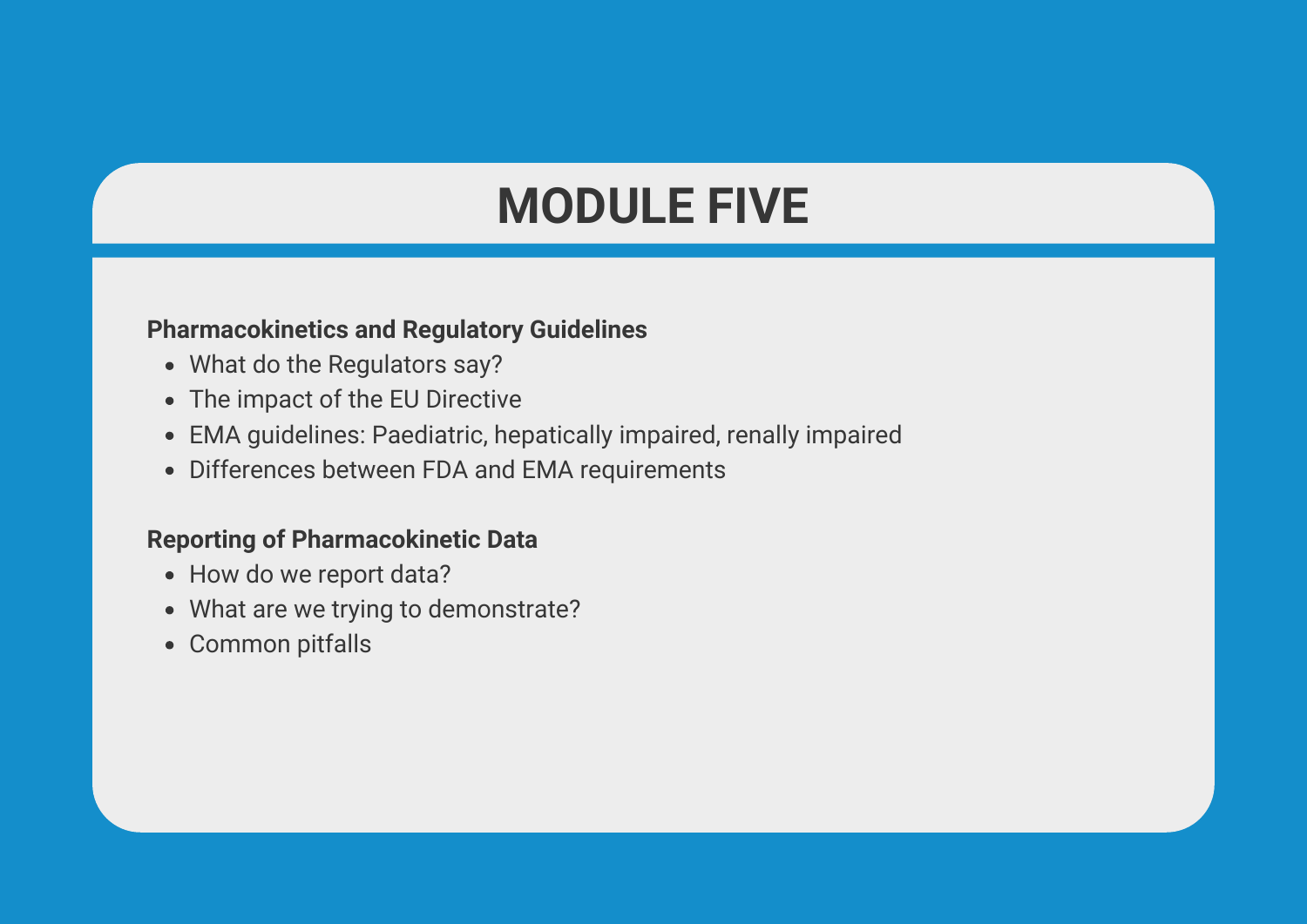4854-32001/905

10722 172009

> WHO IS THIS **COURSE** FOR?

This course is aimed at anyone who comes into contact with PK/PD data but does not require specialist knowledge in the field. No previous knowledge of PK/ PD is assumed.

The course is designed to give an overview of the field without the equations. It will be of particular benefit to professionals working in:

- Development
- Preclinical
- Phase I

 $HC$ 

- Licensing
- Clinical Operations
- Regulatory Affairs
- Data Management
- Drug Safety
- Clinical Pharmacology
- Registration